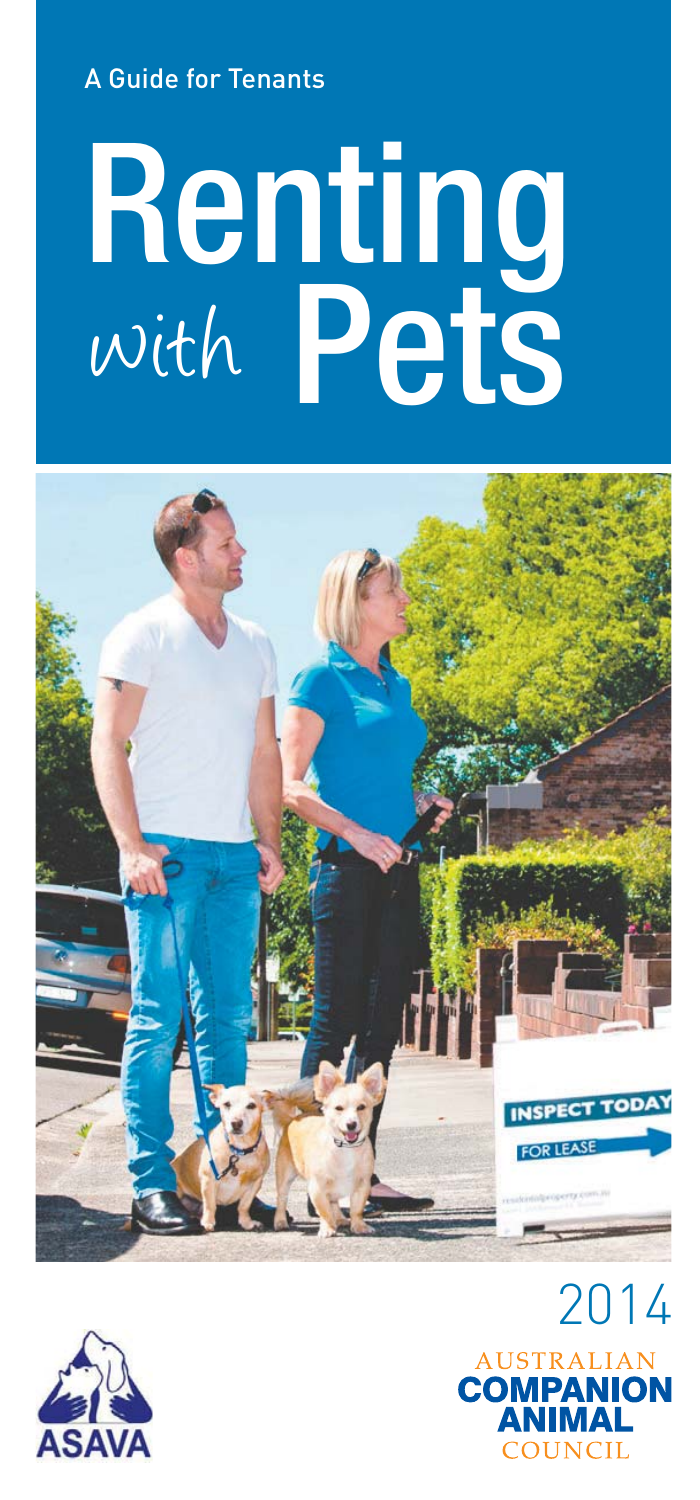

A recent American study revealed information that may surprise some people. It found that responsible pet owners actually make very good tenants; the kind that sign long term leases and take good care of their homes.

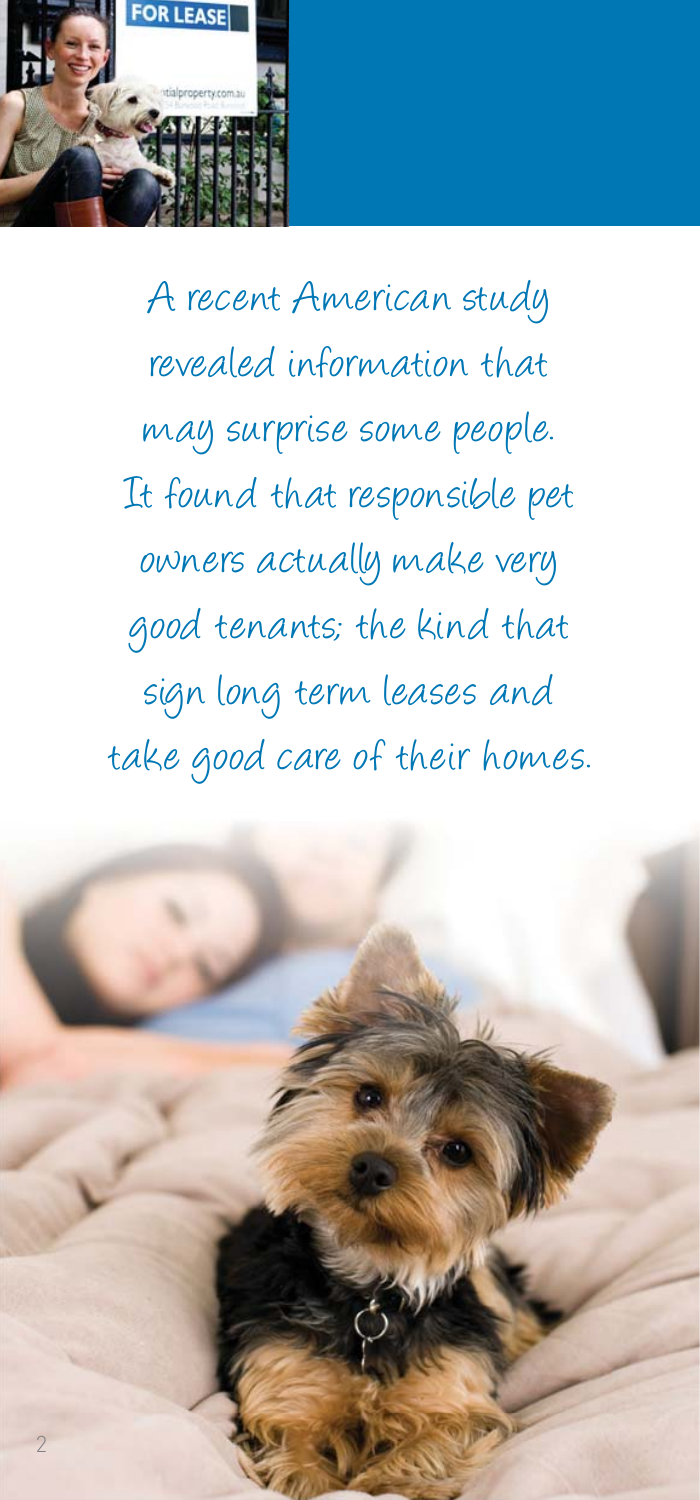

Further, the study found that there was little, if any, difference in the damage caused by pet or non-pet owning tenants<sup>1</sup>.

With two out of every three Australian homes owning a pet, it's clear that we love our pets. So why are pet-friendly rentals so thin on the ground?

There is still a stigma that surrounds tenancy with pets, but you can give yourself the best chance to land your next rental by taking positive action and reading through this 'Renting with Pets' brochure.

#### It includes information on:

- 1. Finding a pet-friendly rental
- 2. Applying for and securing a pet-friendly rental
- 3. Responsible renting with pets

The steps are simple, easy to follow and based on common sense and tried and true methodology. It might be a longer journey than you might hope for, so be kind to yourself, keep a sense of humour and don't give up. Good luck!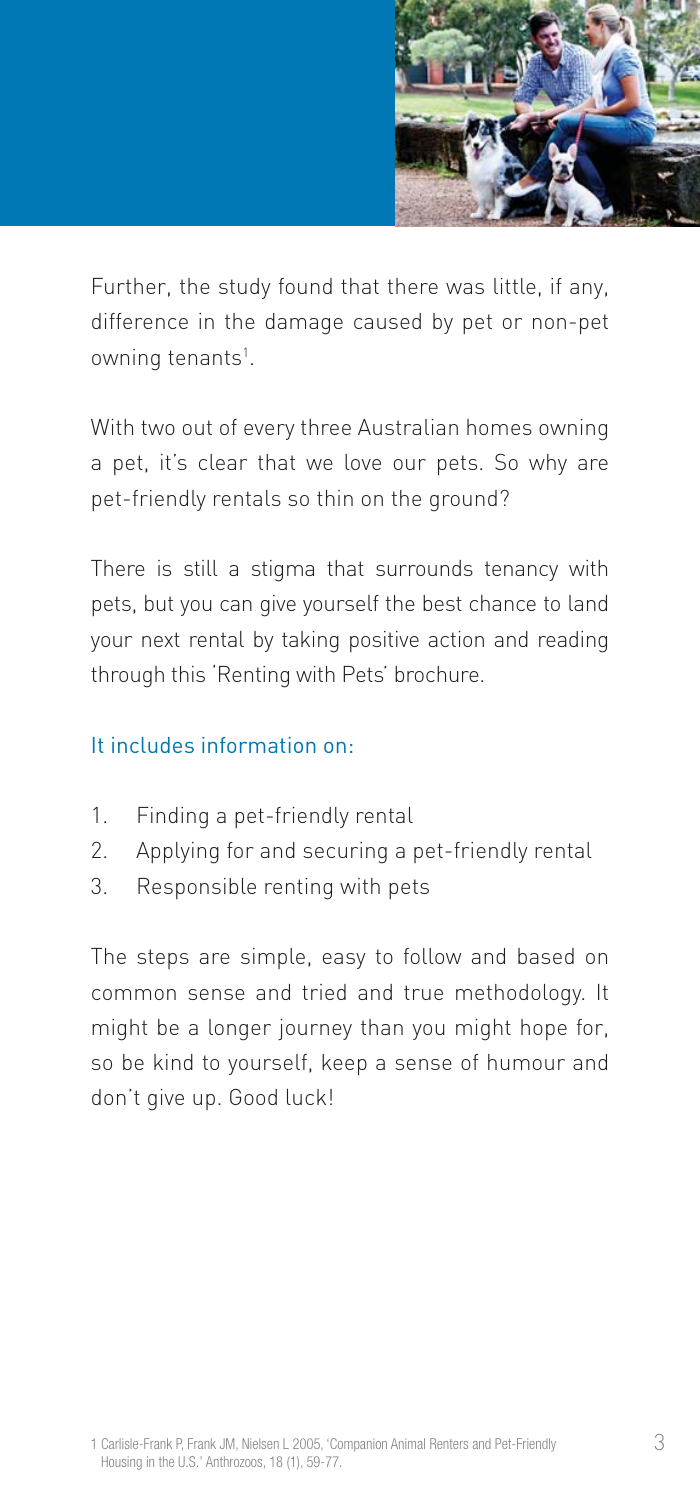### Finding a<br>pet-friendly rental STEP

There's no denying it's a tougher market out there for pet owners. You can, however, help the process along by supplementing your regular rental search (real estate agents and newspapers) with a few key steps.

Search online: A number of the top ranking online real estate sites allow you to check a 'pets allowed' option in their search functions. The pickings are small but definitely growing in number as commercially astute real estate agencies recognise the benefits that landlords can receive by leasing their properties to responsible pet owners.

Use social media: Update your Facebook account with your rental requests, tweet it to your followers and keep an eye on content-generated classified sites. Ask your friends to re-tweet and share. You might unearth a little gem not yet released to the general public.

The word on the street: Even if you don't have a social media account, keep your friends and family in the loop. People, on the whole, like to help out and the more ears you have to the ground means that you could find a property much more quickly. And rightly or wrongly, landlords might also feel more comfortable in permitting pet owning tenants when they're friends, or friends of friends.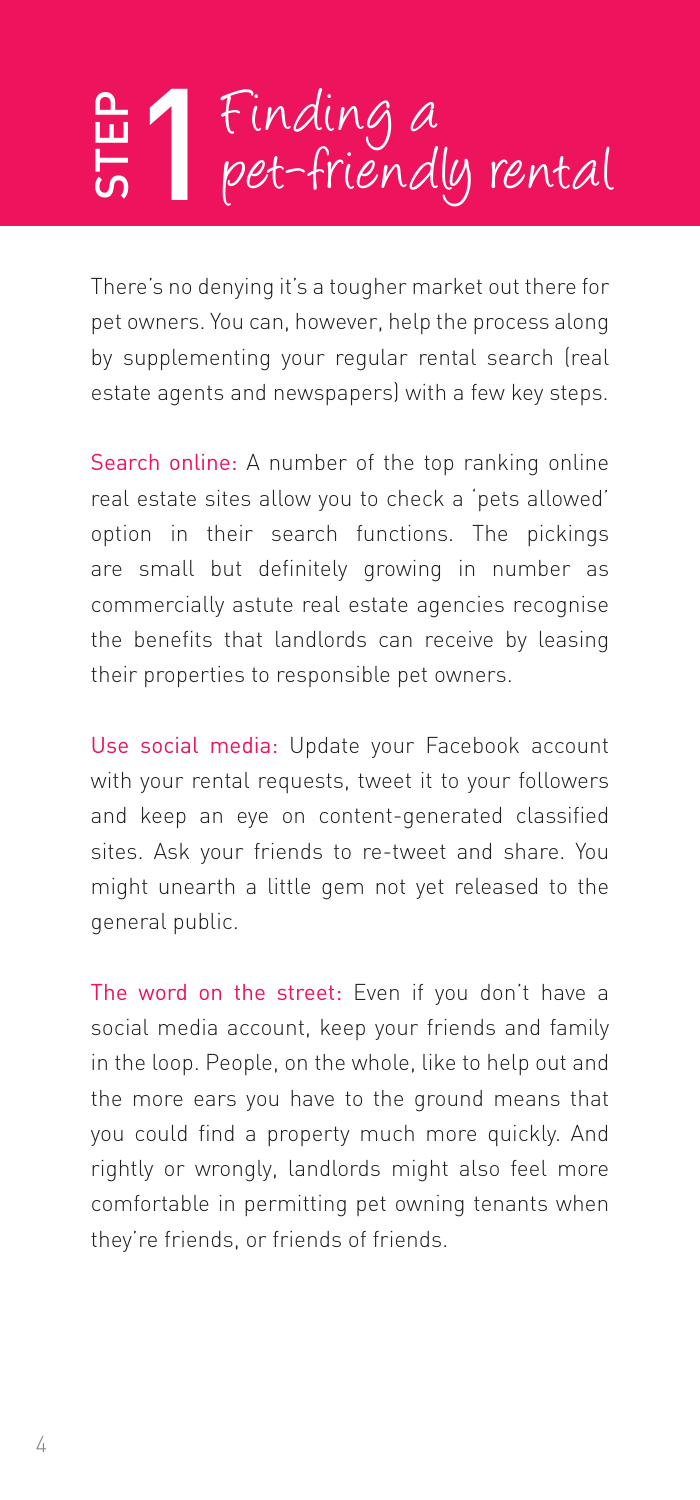

'I found my first house with my girlfriend and her two cats through my Aunty. I'd chatted to her at a family BBQ and was letting her know that we were looking for a place near my work. Coincidentally, her next door neighbour was looking to let her house out within the next month. My Aunty spoke with her the next day, got back to me with her phone number and we met up. I even took Banjo and Tully (the two cats) for her to meet in their cat box. We got along really well, and the cats were no problem and it saved her having to go through the whole expensive exercise of advertising for tenants.'

#### Chris, Essendon, ex-rental property tenant

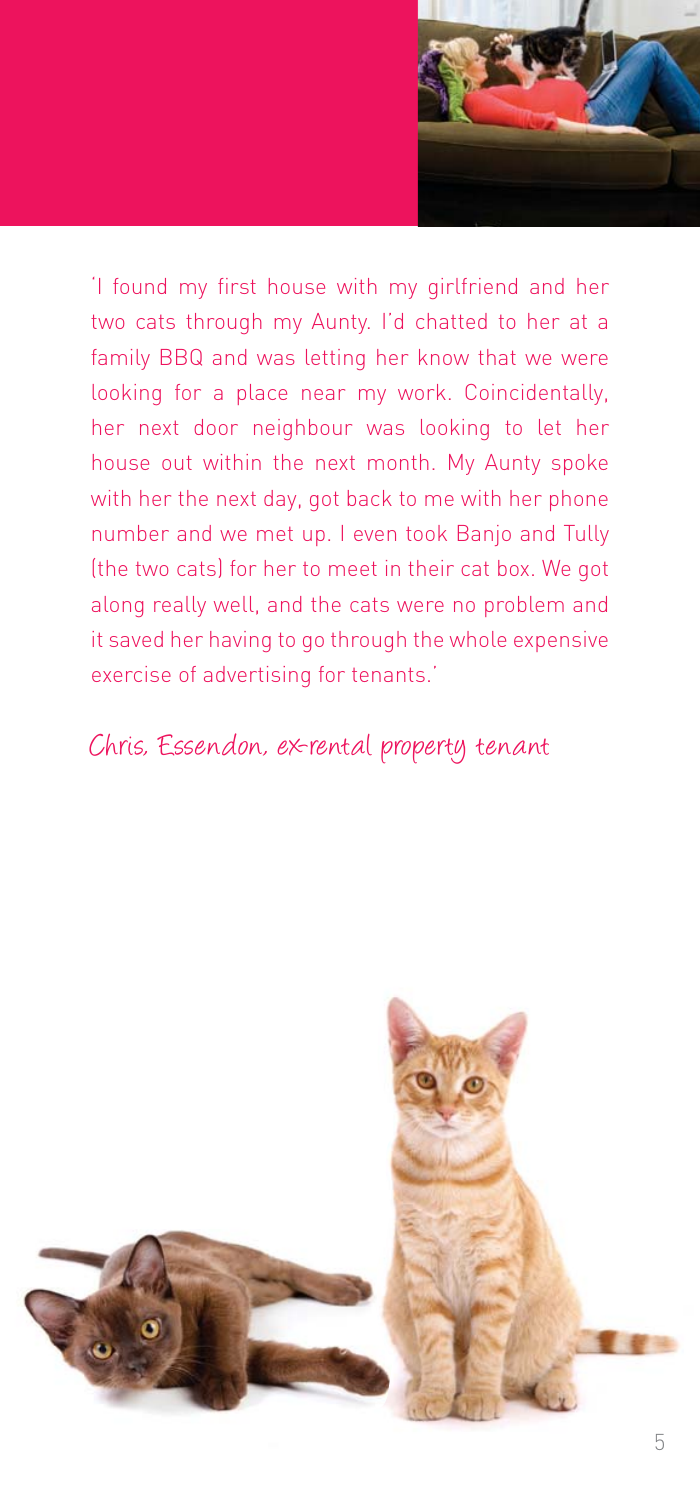## Pet-friendly Rental

A good negotiator is both confident and prepared. Luckily, we've got a few tips to help you be the best at both.

Confidence: Studies show that responsible pet owning applicants in general, make excellent long term tenants that abide by the tennancy legislation2 . Other research demonstrates that a well managed dog not only makes the owner feel safer, but helps to make the whole street more secure<sup>3</sup>.

Furthermore, recent Australian research supports the ownership of pets in strata, revealing that pets can contribute to a sense of community in strata developments by encouraging residents to interact. Dogs help their owners to get to know others within an apartment building by increasing the opportunities for social interaction and can be valuable in creating a strong apartment community. The research also indicated that pet owners were keen to help one another be responsible owners by giving each other advice looking after one another's pet<sup>4</sup>.

The key here is to come prepared and demonstrate that you are a 'responsible pet owner'.

Be prepared: Download, fill out and submit our Pet Application and Agreement forms to the landlord or managing agent with your rental application. These forms provide a process for the approval to keep pets to be documented. It's important for pet

<sup>2 &#</sup>x27;Companion Animal Renters and Pet-Friendly Housing in the U.S.' 2005, Anthrozoos, 18 (1), 59-77.

<sup>3</sup> Wood L. 2009, 'Living Well Together', Petcare Information and Advisory Service, p21.

<sup>4</sup> Power E 2013, 'Dogs and Practices of Community and Neighbouring' Anthrozoos Volume 26, Issue 4. 579-581.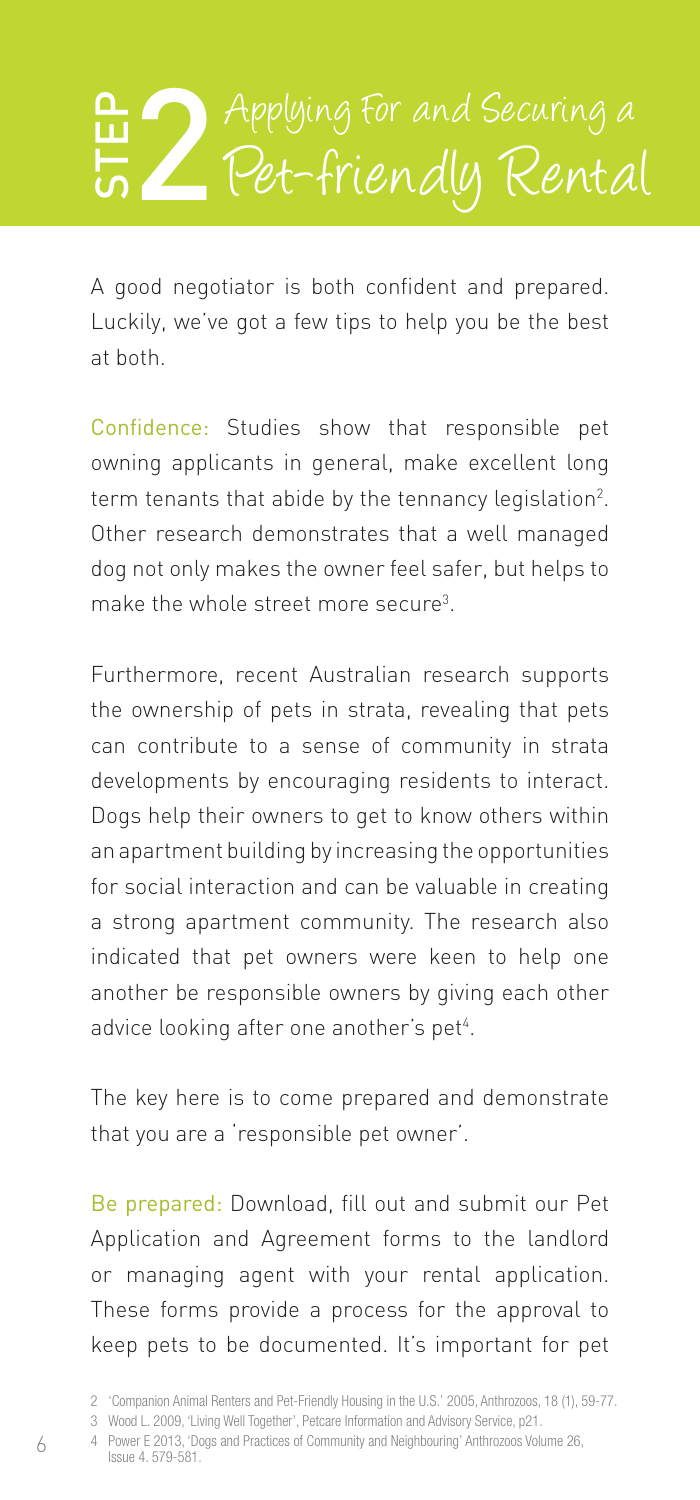

owners to have this approval in writing. For more detailed information and to download the forms visit **www.acac.org.au**

Pet Application Form (Pet Resume): Helps you to present relevant and specific information relating to your pet/s. It not only makes it easier for you to apply to the landlord or managing agent, but also for the landlord or managing agent to have all the information they need to make a decision. Pet application forms can include a photograph and description of your pet as well as information such as breed, age, vaccination and microchip details. You can also attach training certificates and references from previous landlords, managing agents, neighbours and veterinarians along with referee contact details.

Pet Agreement Form: Helps to clearly detail how pets will be kept and managed once they are approved. This can include requirements to ensure the pet doesn't unreasonably disturb neighbours, as well as expectations for pet hygiene and maintenance.

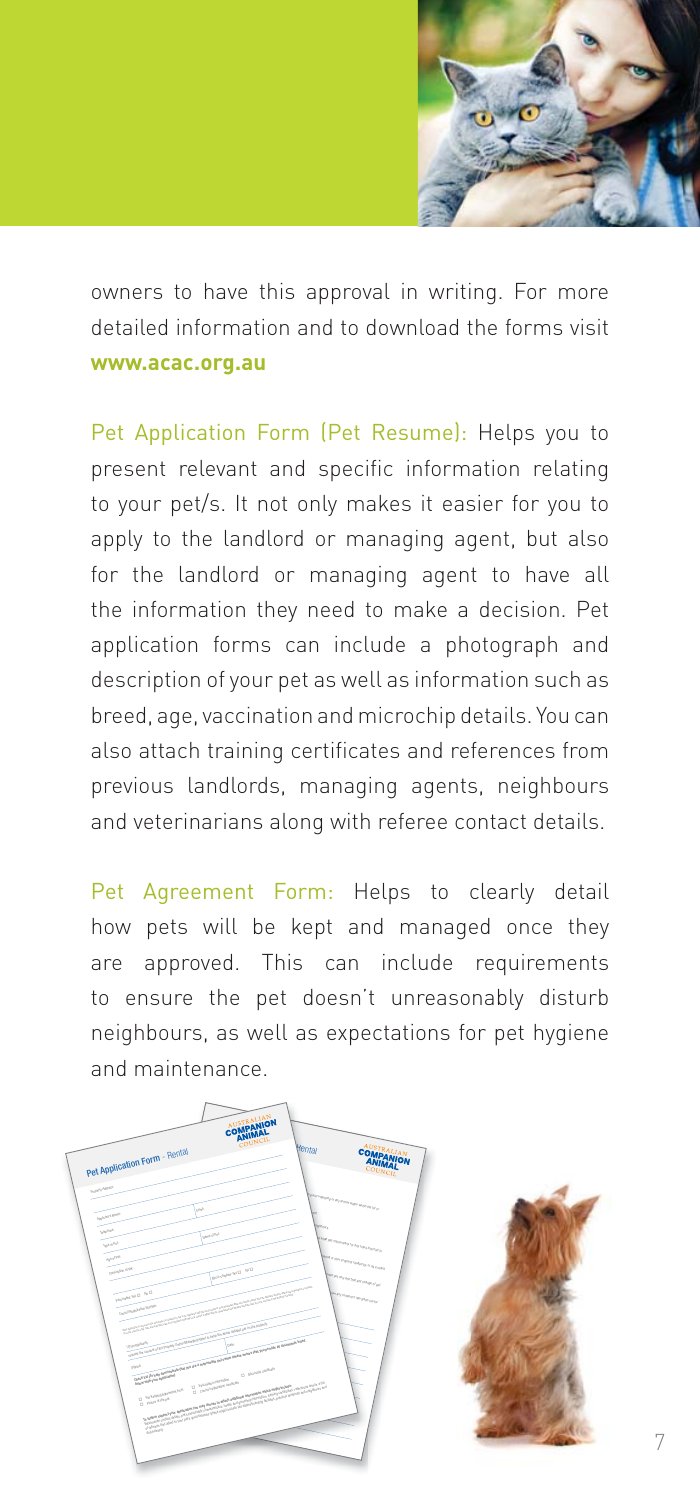### Pet-friendly Rental

#### Important information

Pets in strata: Gaining permission to keep pets in a rented strata property is a two stage process; in most instances you will need to gain consent not just from the landlord, but also from the owners corporation. Once you have the permission of the landlord, then you should make a second, full and clear application to the owners corporation. The owners corporation can override any approval from the landlord in accordance with its by-laws. So before entering into a tenancy agreement you should also enquire about the strata scheme's 'animals' by-law when asking the landlord whether pets are allowed. New resources have been developed in conjunction with Strata Community Australia to help support the responsible ownership of pets in strata housing. For more detailed information visit **www.stratacommunity.org.au/strata-living/pets Example 18** Applying For and Securing a<br> **Example 18 Applying For and Securing a**<br> **Cot** - **friendly** Rental<br> **Engants** is in strata: Gaining permission to keep pets in a<br>
rented strata property is a two stage process; in

Council regulations: It's also worth noting that some Councils have regulations around the number of pets that can be housed on each property. If you have multiple pets, make sure you check these before the move.

Apply widely: Unless a property specifically states that 'No Pets are Allowed', it's worth asking whether pets may be considered and submitting your application along with supporting documents such as the Pet Application and Pet Agreement forms. For any number of reasons, the landlord might look at your application and decide you and your pet are the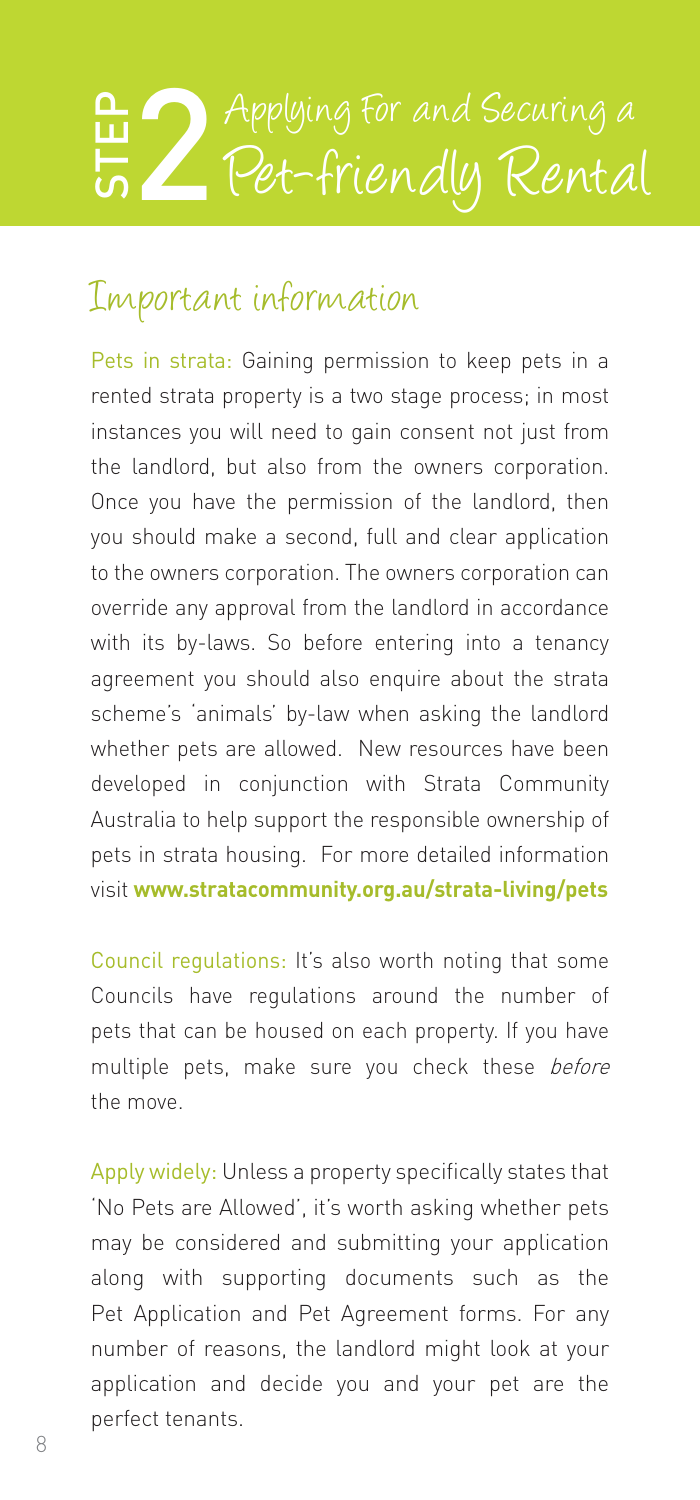

Stand out from the crowd: Competition can be tough, so be opportunistic, try to make yourself stand out and get in early. Have all your information ready so that you can apply on the spot. You're more likely to be successful if you're well presented and engaging. You may also increase your chances by offering to pay a few months rent in advance if you're able to.

Best foot forward: Double check that your rental application is not missing any details and that all necessary paperwork such as proof of identity and income is attached. Managing agents and landlords may be reluctant to chase up missing information. You can help yourself by ensuring you're one of the few applicants that is totally organised, well prepared and puts their best foot forward throughout every stage of the process.

Be honest: Finally, remember that honesty is always the best policy. If you're not entirely honest about your pet owning status, you will be putting at great risk any rental tenancy you may have acquired and causing yourself unnecessary stress. An Australian study revealed that for 11% of pet-owning tenants (mainly cat owners) their landlords or body corporate were unaware that they kept pets<sup>5</sup>. In other new Australian research pet owners reported that keeping pets without permission was stressful and left them with a feeling of housing insecurity<sup>6</sup>.

5 Petcare Information and Advisory Service 2010,' Pets in the City' Sydney, pp 17.

6 Power E 2013,'Renting with Pets in Sydney, Australia: A Social and Animal Welfare Challenge' Research funded by Mars Petcare and University of Western Sydney Partnership Grant (unpublished data).

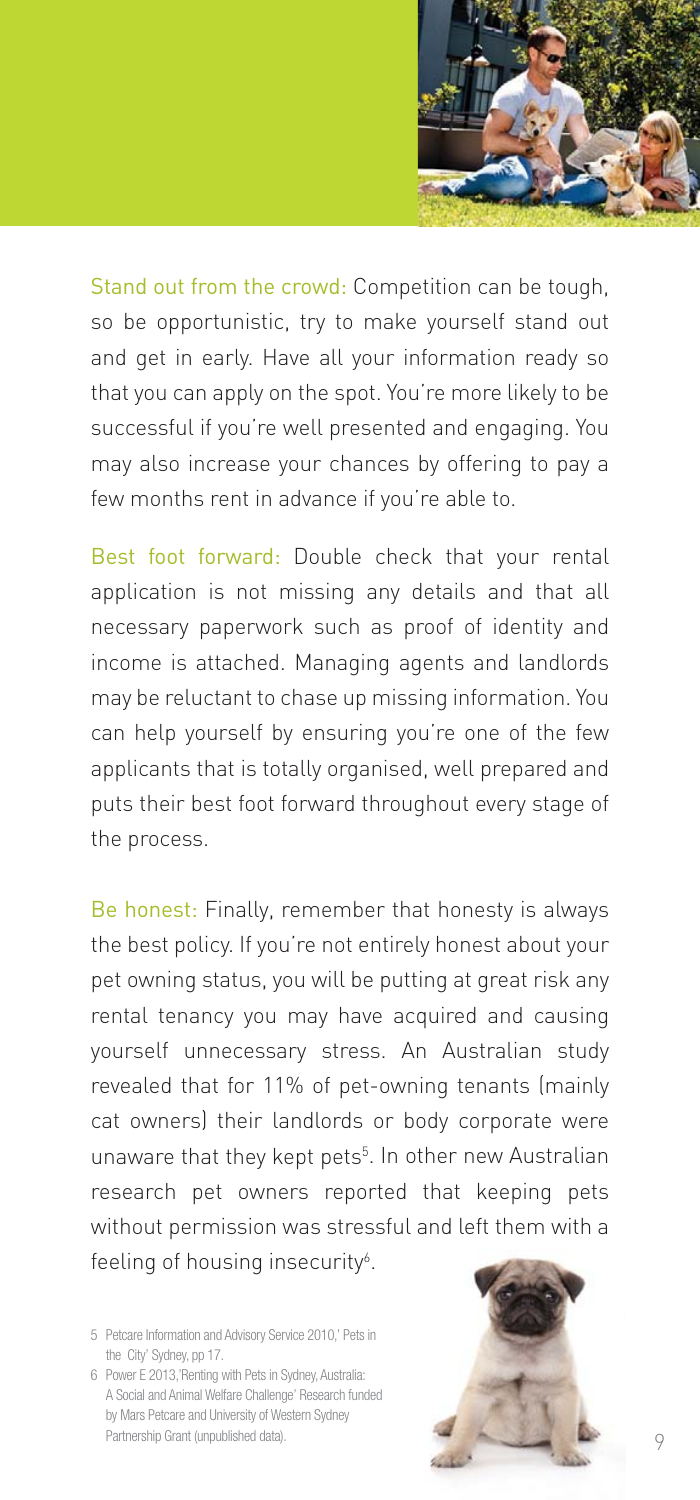## renting with pets

Congratulations! You've found your home, and you've (almost) recovered from the move.

As a savvy pet owner, you'll know that a responsible renter with pets can be a valuable asset. The research shows that you'll tend towards property loyalty, get along well with your neighbours and have longer lasting bonds in the community. Now it's time to get the best from the situation by following some simple, time honoured steps.

House Pride: Maintain a high standard of cleanliness and sanitation at all times, cleaning up and disposing of any animal waste as soon as possible. There are some very effective, easy to use products on the market specifically designed to clean up after your pet. If you'd prefer to go green, a mixture of common household items - warm water, baking soda and vinegar - can also do a fine job. **Example 18 Compared Compared Compared Compared Compared Compared Compared Compared Compared Compare 1990 Compared Compare 1990 Compare 1990 Compare 1990 Compare 1990 Compare 1990 Compare 1991 Compare 1991 Compare 1991 Com** 

Love thy neighbour: Talk to any relationship advisor and they'll tell you that the biggest reason for relationship splits is due to communication breakdown. This can include the relations with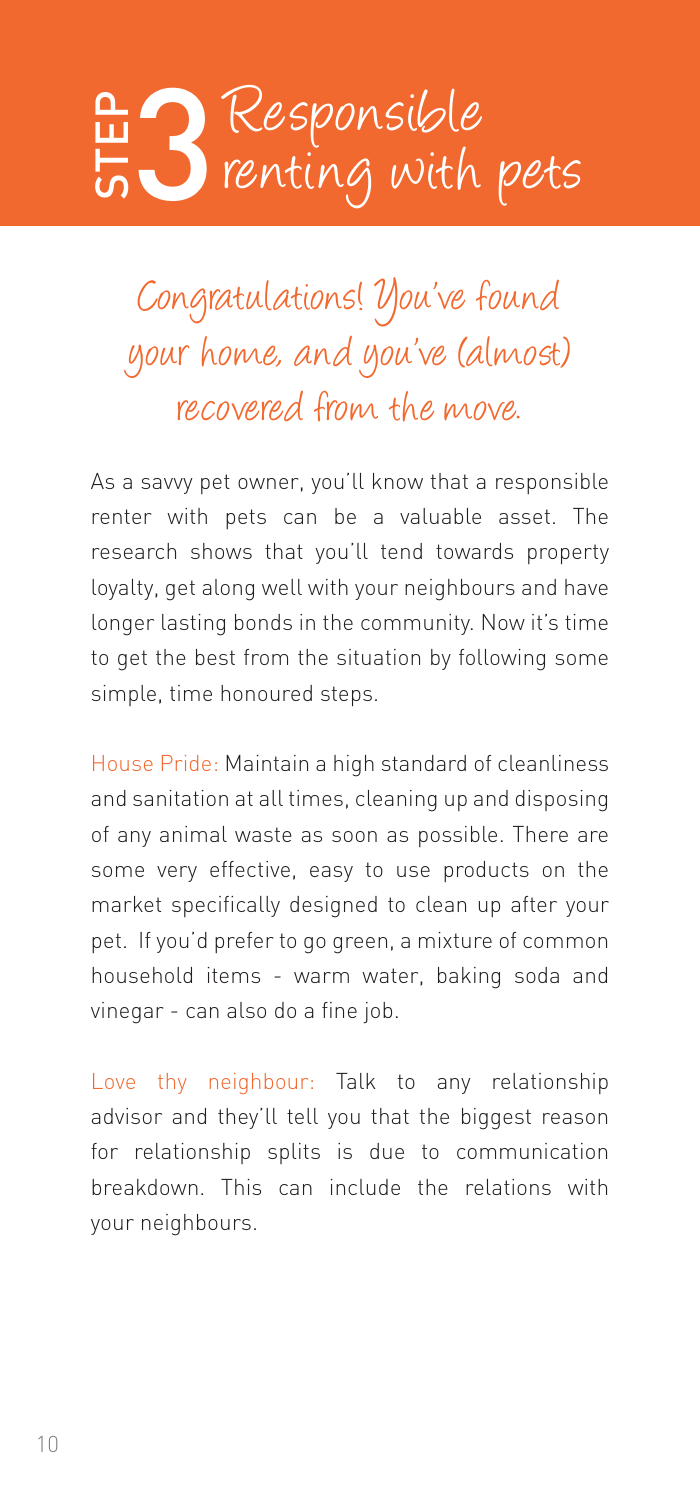

A couple of simple actions can help to ensure that your relationship with them (and your landlord) stays sunny-side up:

- Introduce yourself and your pet to your surrounding neighbours. Don't leave this too late in the piece; sometime in the first week of moving in is about right.
- Let them know that if they have any issues, you'll be happy to talk things through with them if the need arises.
- If you live in a strata community try to connect with other pet owners. Australian research shows that strata dwelling pet owners were keen to ensure their pets fitted in well with others in the community, and regularly helped one another be responsible owners by letting each other know about barking dogs, giving each other advice on training and caring for pets and looking after one another's pet<sup>7</sup>.

7 Power E 2013, 'Dogs and Practices of Community and Neighbouring' Anthrozoos Volume 26, Issue 4. 579-581.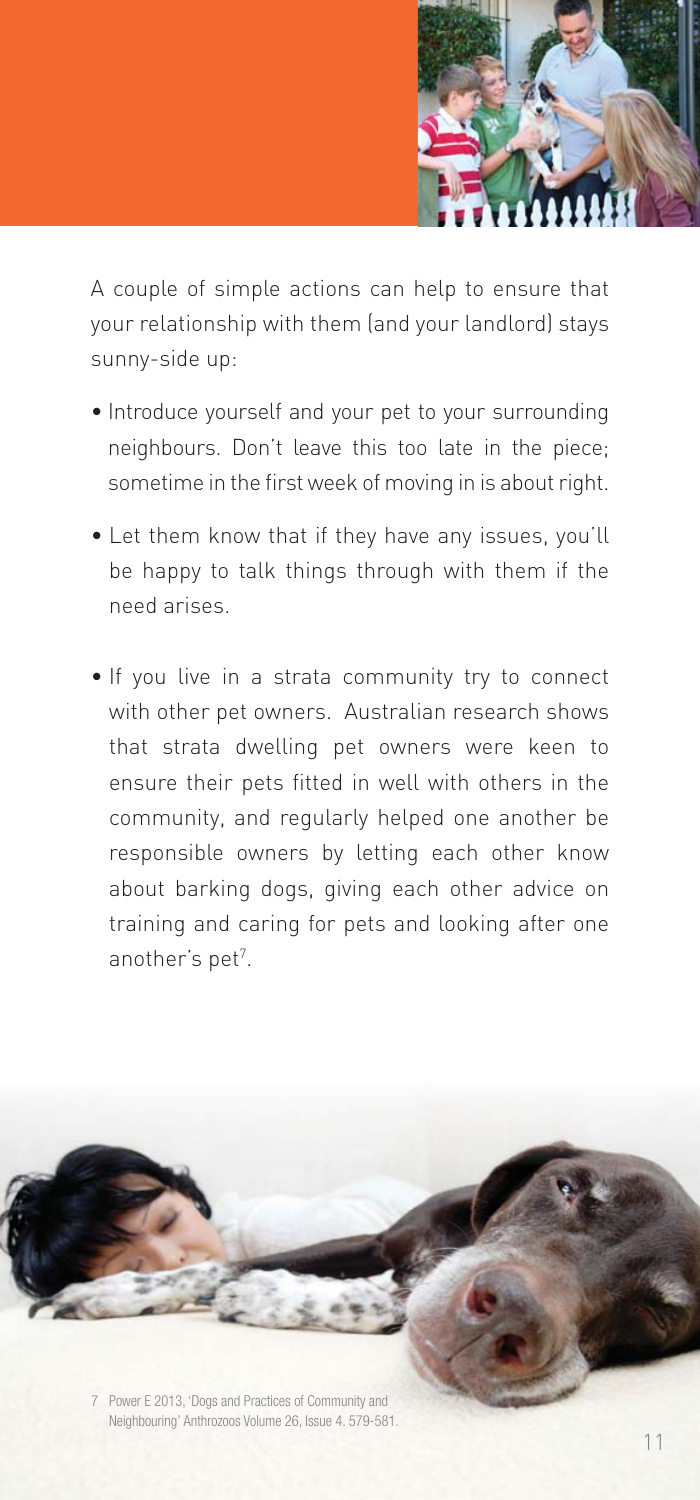## renting with pets

One of the biggest issues that can upset neighbourly relations is a noisy pet – especially when the pet is noisy in your absence. A lot of people don't even realise that their pet is making noise while they're away and it's the neighbour that brings it to their attention.

If you've followed the actions above, then there's a better chance that your neighbour will speak to you first, rather than the local council or your landlord. If so, thank them for alerting you to the situation and let them know that you're working on a solution. As it may take some time to achieve the kind of behaviour you want from your pet, also let your neighbour know it could take a little while and encourage them to come back to you if the need arises.

Love thy pet: While the basics of care might apply across the board to all companion animals (enough food and water, a safe place to sleep, physical and mental exercise, socialising etc) each pet will have individual needs as well. You can understand your pet's specific needs by talking to your vet and by spending quality time with your pet, paying close attention to their behaviour in certain environments **Example 18 Community Controlled Community Controlled Controlled Supering 19 Controlled Supering in particular activities in the several realists in their activities in the several realists in their activities in the sever**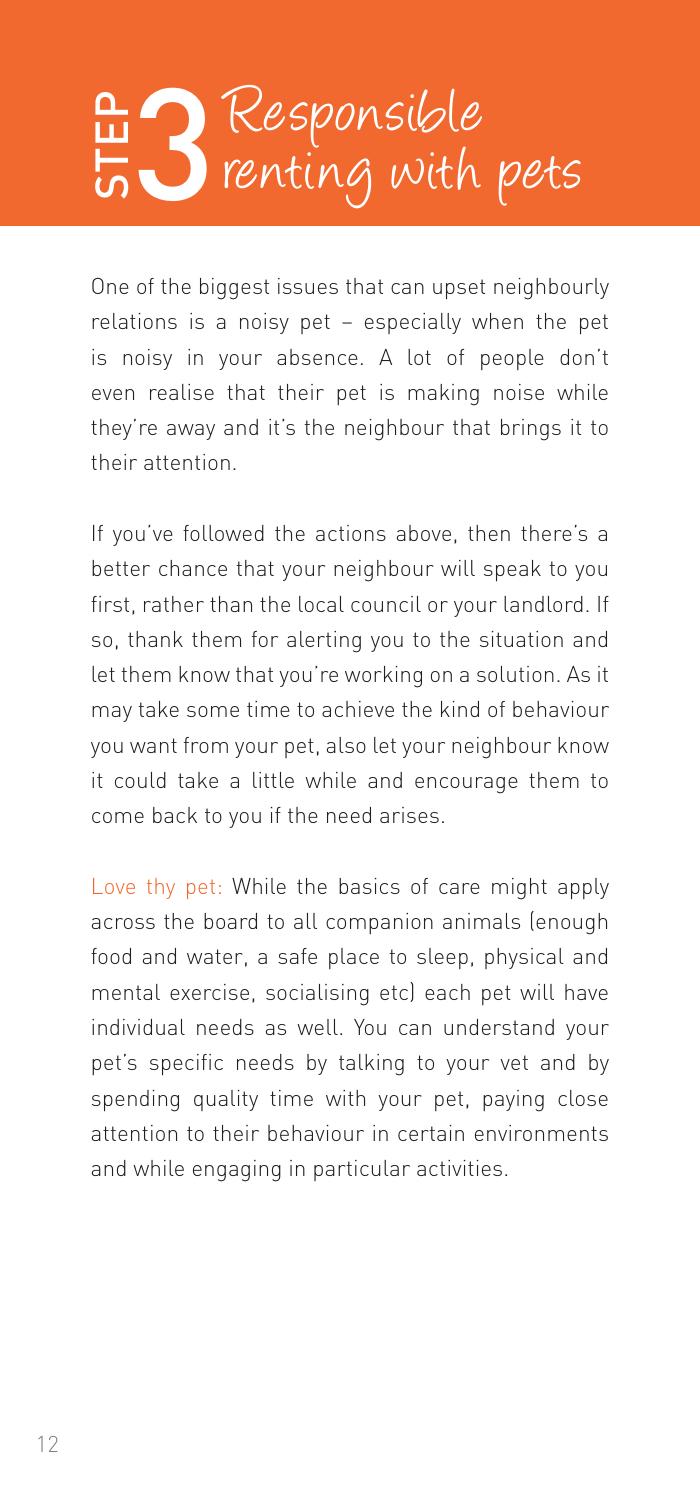

'When my family first moved in, I decided to take the time and introduce all of us (including Mollie the Staffordshire Terrier) to our immediate neighbours. Jenny and Graham live across the road and have a Fox Terrier who is Mollie's best mate, Verna is right next door and is a sweet old lady who's lived in the area for years, and behind us lives Tegan, her boyfriend and her mum. Between us all, we've come to help each other out in different ways. We don't have any other family in the area, so it's been great to have such good people close by to rely on.'

#### Jane, Armidale, NSW

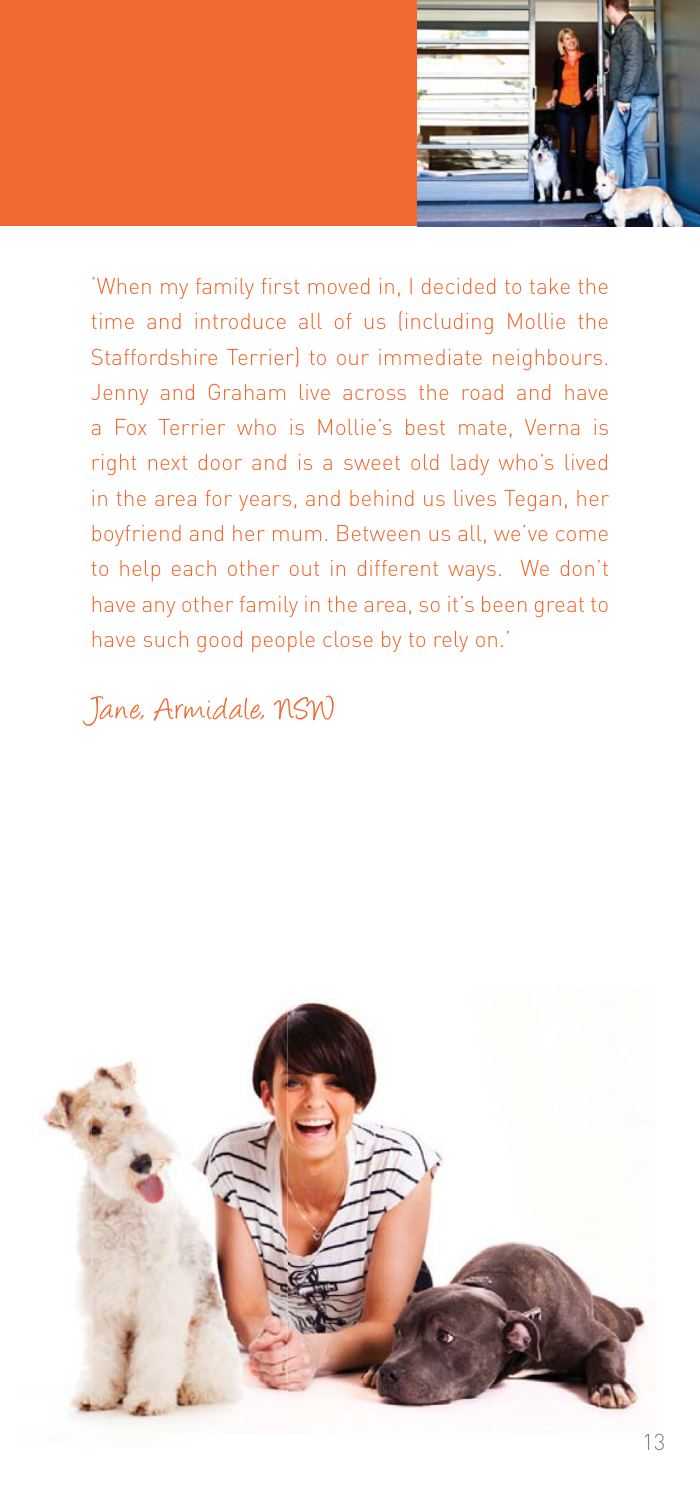

#### Helpful tips

Listed below are just a few areas that have been identified as key areas of concern.

Home alone: Animal behaviour experts say that a pet that is home alone is just as likely to be snoozing the day away, rather than missing you. In fact it's estimated that dogs will spend up to 14 hours a day sleeping and cats even more. But keeping your pet's mind active and their body physically satisfied can be helpful in weeding out boredom and nuisance behaviour that might tend towards the destructive. Here are some tips to help you do this:

- Provide safe, interesting toys on a rotating basis to challenge your pet, or hide low fat, nutritious treats around the home for them to find.
- Pets with a disposition to gnaw might enjoy a rubber toy stuffed with treats or their usual dry food, that they have to work at to release. It's a great way to keep them occupied and distracted from the fact that you've left the house.
- Provide spaces to climb, a scratching post or a climbing tree for your cat to enjoy inside. Outside you could plant or pot a few cat-friendly plants like cat nip or cat grass to keep them satisfied.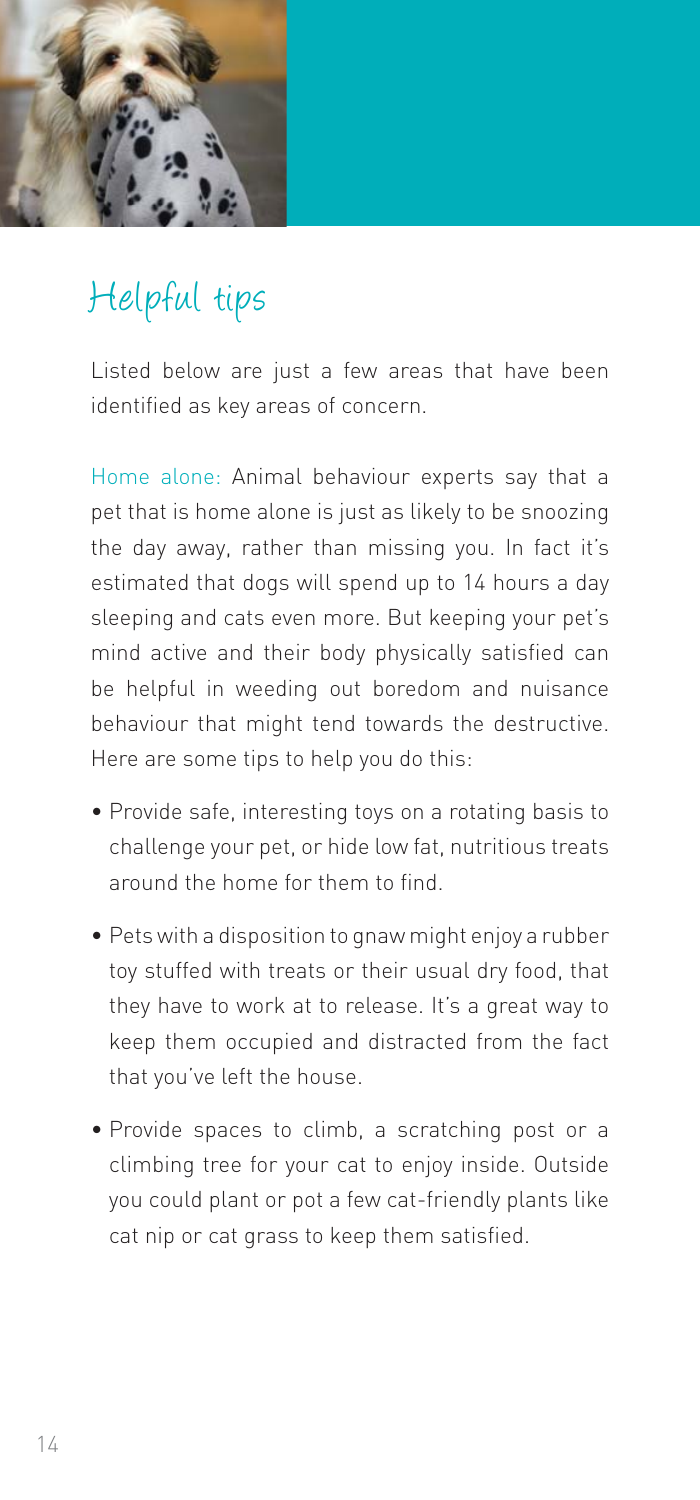

- Make the most of the time you spend with your pet when you're around, allow them indoors and remember that regular exercise and play can entertain and expend a lot of otherwise pent-up energy!
- Leave the television or the radio on in the background when you're not around.
- Arrange for trusted neighbours, friends or family to drop by and give your pet some love and attention during the time that you're away. Perhaps they might also have a 'stay at home' pet. If the pets enjoy each other's company, work out a schedule so they can share the time together while you're out and about.
- Some pets feel anxious when left at home alone, occasionally this can be a more serious problem Animal Behaviourists call 'separation anxiety'. This profound fear of being alone can result in anxiety and behavioural problems. More severely affected animals usually require medication prescribed by a veterinarian, in addition to environmental enrichment and behaviour modification. In these cases, seek professional assistance.

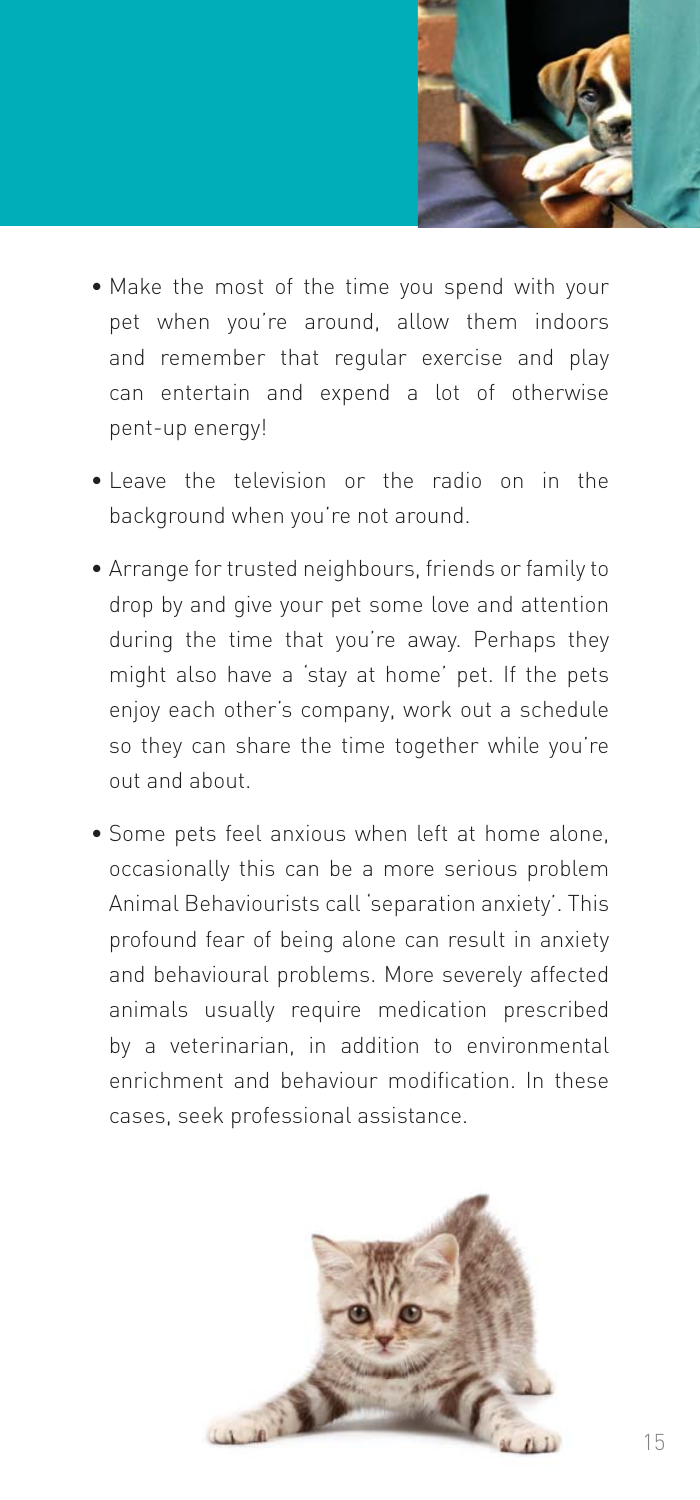

Noise and barking: Barking can be a problem and is generally caused by boredom, separation anxiety, territorial behaviour, reactivity to noises and fear.

- One simple solution to barking behaviour is to keep your toilet-trained dog inside. While the noise may be insulated, dogs also feel more secure inside and are less likely to bark at passers-by or other dogs.
- Another good idea is to give your dog some regular, robust exercise – they can just relax and sleep it off while you're away.

General care: When people and pets share their lives together, the way owners approach the care of their pet can make a big difference to their general enjoyment of life.

- Form a trusted and ongoing relationship with your local vet. He or she will consult with you and your pet to develop a sustainable annual health plan that takes into consideration diet, exercise, and specific health requirements. Detail regular check-ups, vaccination dates, worming and flea treatment times in your calendar along with council run pet programmes and training sessions.
- Keep your pet secure on your property. Wandering or stray dogs and cats can annoy neighbours and are a risk to people, other animals and themselves. Always leash your dog when walking in public.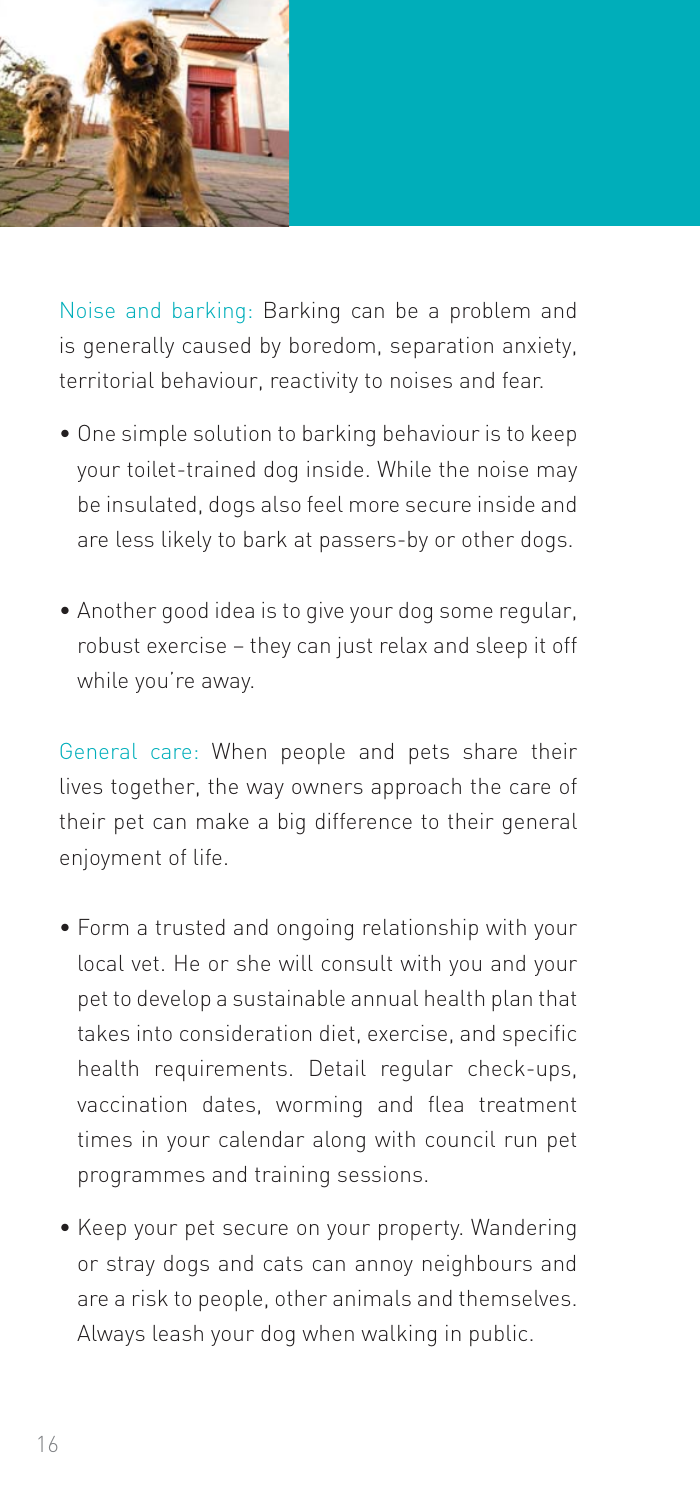

 • When you move, register your pet with the local Council, update the microchip details and if necessary their identification tag. Some pets may be disoriented and feel unnerved by the move. Having your pet clearly identified means that if they do escape, their chances of being returned home, safe and sound, are much greater.

Training: Just like people, dogs especially need guidance and clear and consistent boundaries, so it's vital that dogs are trained and socialised from a young age.

- Training will encourage acceptable behaviour and result in happier dogs. Dogs that are untrained and unsocialised are often noisy, anxious and unpredictable. They are certainly harder to live with than well-trained, well-socialised companions.
- Socialisation from a young age is critical for all dogs. Socialising means introducing your puppy to a range of experiences in a positive and safe way. Many vets run their own puppy training classes and this can be a great way to get started with a new puppy. Call your local vet to find out whether there's something near you.
- Keep the training up as your dog grows older. Ongoing training reinforces trained behaviour and keeps the brain active.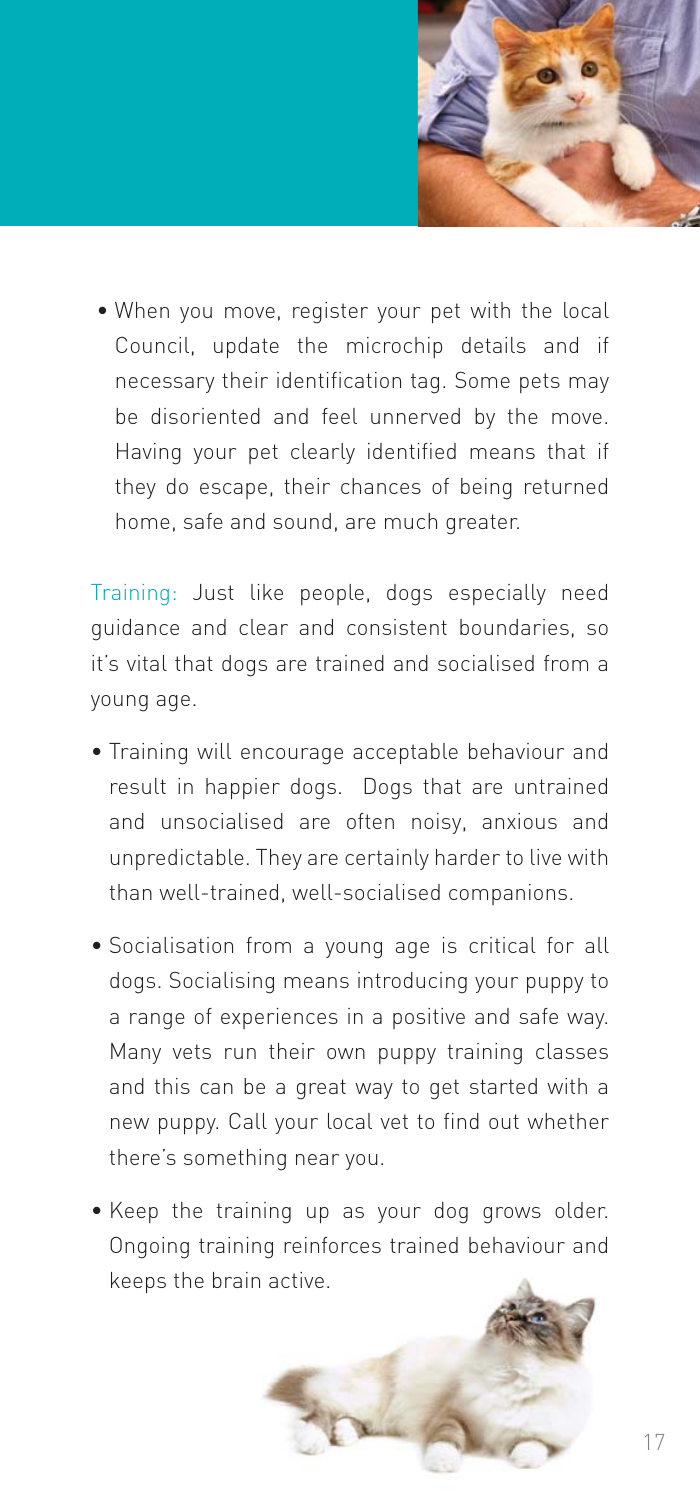

'We'd had Kenny our Golden Retriever since he was a pup. We'd taken him to puppy school but to be honest, hadn't thought about going to anything after that. We just assumed that he wasn't the kind of dog we could really trust off lead or around small kids (because he was pretty excitable). It was one of our neighbours actually, that suggested we take him to the local positive dog training school. It was part Council run, and after just 6 weeks Kenny was a different dog! We can now get him to sit and stay, come on call and trust him pretty much around anyone.'

Taylor, Brisbane, QLD

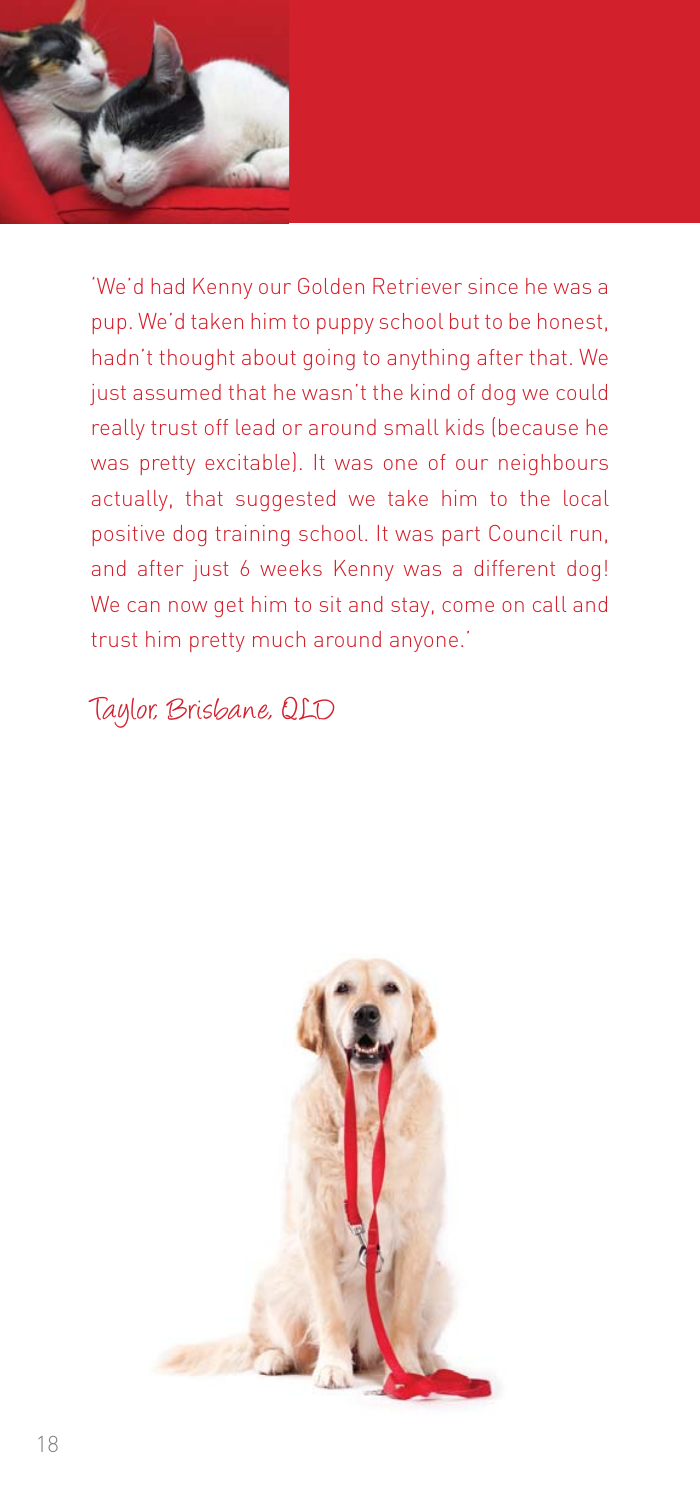

There's no denying that renting with pets comes with many challenges. But it's important to remember that the facts state that responsible pet owners are just as good, if not better than any other kind of tenant. So know your rights, be honest, be prepared and stay determined. A life with pets comes with a full swag of benefits, social, mental and physical, so it's worth walking the extra mile.

Listed below are web and phone contacts for the Government Departments in each state to contact if you're experiencing conflict over pet related rental issues.

- New South Wales NSW Fair Trading www.fairtrading.nsw.gov.au 13 32 20
- Western Australia Department of Commerce Consumer Protection www.commerce.wa.gov.au 1300 304 054
- Northern Territory Consumer Affairs www.consumeraffairs.nt.gov.au 1800 019 319
- Queensland Residential Tenancies Authority www.rta.qld.gov.au 1300 366 311
- Victoria Consumer Affairs Victoria www.consumer.vic.gov.au 1300 558 181
- South Australia Government of South Australia - Tenancies Branch www.sa.gov.au 131 882
- Tasmania Consumer Affairs and Fair Trading www.consumer.tas.gov.au 1300 654 499